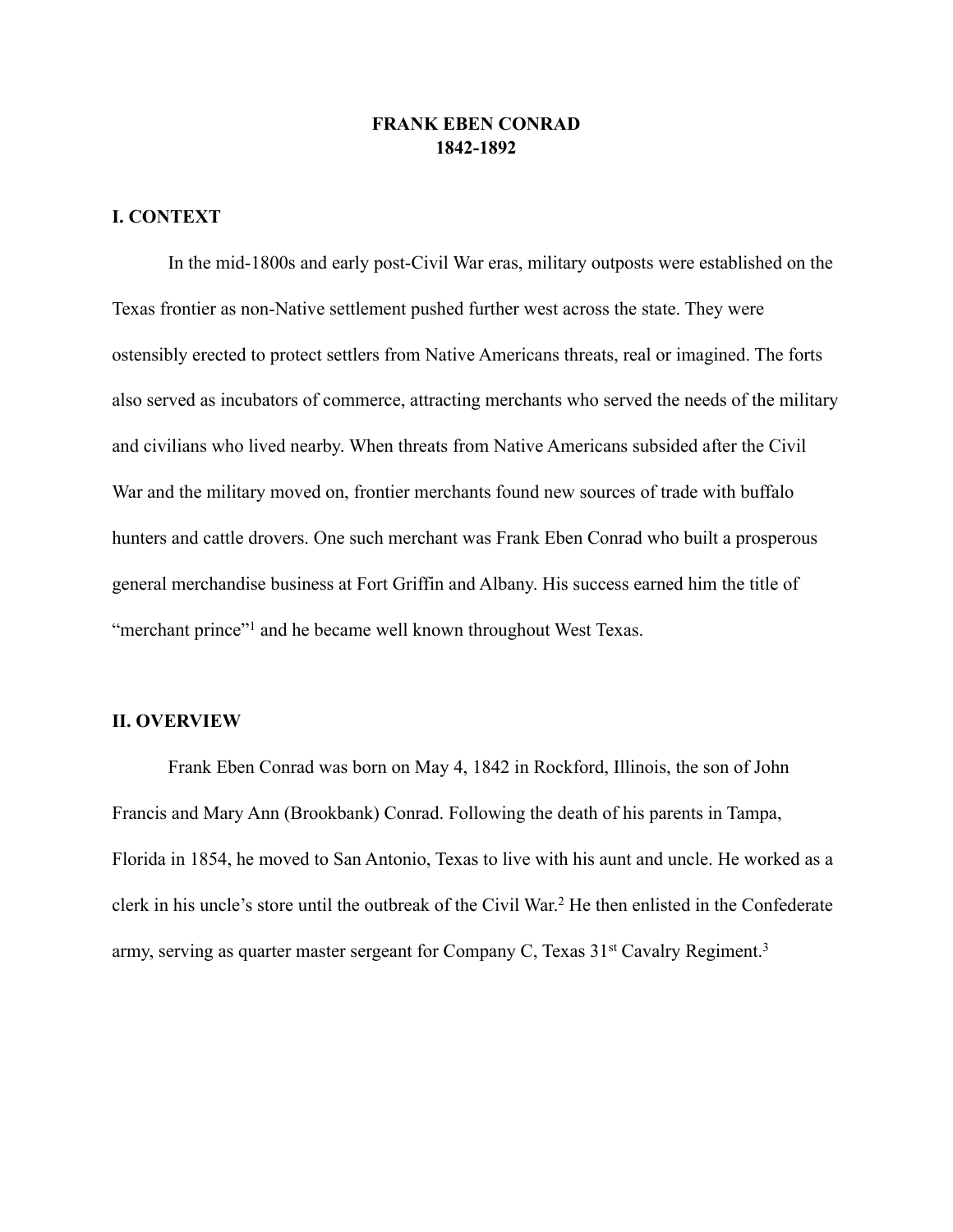After the Civil War, Conrad put the skills he developed working for his uncle and his service in the Civil War to use. In July 1870, the *San Antonio Express* noted that "our young friend F. E. Conrad" had established a business under the name of F. E. Conrad & Co. at Fort McKavett, located in southwestern Menard County. The newspaper stated that Conrad was well known for his business qualifications and expressed the sentiment that he would prosper in this venture.<sup>4</sup> A notice appearing in the same newspaper in December 1873 seemed to imply that by that date, Conrad was associated with Fort Concho, across the North Concho River from present day San Angelo, Texas.<sup>5</sup>

 In 1875, Conrad entered into a partnership with Charles Rath, a frontier merchant who found success through trading partnerships with Native Americans and as a teamster hauling freight along the Santa Fe Trail which ran from Western Missouri to Santa Fe. The pair opened a store and hideyard "on a hill overlooking the Flat at Fort Griffin" in Shackelford County, and operated it under the name of Conrad  $& \text{Rath.}^6$  In addition to serving the fort, which was established in 1867, and nearby civilians, the store also benefitted from trade with buffalo hunters who pursued the animal for its hide until the southern herd was depleted in the late 1870s. Indeed, Conrad & Rath's store was the largest supplier of the Sharps Sporting Rifle, the hunters' preferred weapon and a leading contributor to the destruction of the great buffalo herds in the United States.<sup>7</sup> Having been the primary staple of the diet and culture of the Comanche and other nomadic tribes of the Great Plains, the eradication of the buffalo contributed to the removal of Native Americans to reservations in Indian Territory. As a result of the buffalo hunts, Conrad also conducted a successful business in buffalo robes.<sup>8</sup>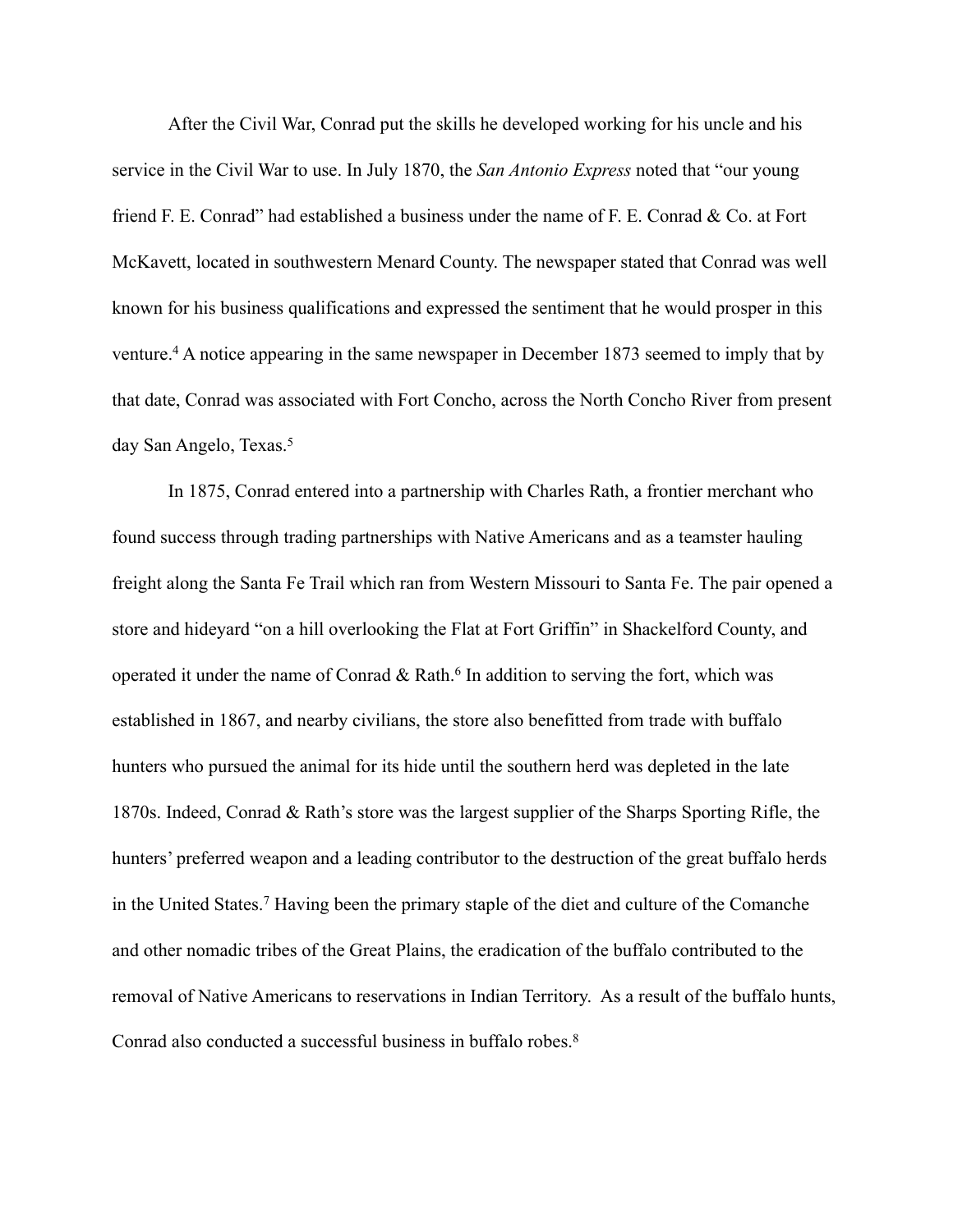Conrad essentially became a frontier banker through practices such as advancing cash to the buffalo hunters, receiving their cash deposits, accepting cash orders for their skinners, and purchasing the hides they collected. He also paid cash for Shackelford County script. As the unofficial banker of Fort Griffin, Conrad kept the cash that was entrusted to him in an iron safe.<sup>9</sup>

 As business with the buffalo hunters declined, Conrad & Rath engaged in a lucrative business with cattle drovers. By 1875, cattle drovers had opened the Great Western Trail from South Texas north to the Fort Griffin area and on to Kansas. For several years, Conrad and Rath's store was the only provisioning point along the trail and the pair geared their business accordingly. In 1878, they constructed a new store on the Flat at Fort Griffin.<sup>10</sup> An advertisement they placed in the *Fort Griffin Echo* in May 1879 boasted that the firm carried the largest and most complete stock west of Fort Worth, with drovers outfitting goods a specialty.11

 Around 1879, Rath sold his interest in the company to Conrad. An advertisement in the October 18, 1879 issue of the *Fort Griffin Echo* listed only Conrad's name. In the ad, Conrad stated that "My stock of groceries, staple dry goods, clothing, boots and shoes, hats and gentlemen's furnishing goods, is now complete. My purchases were made before the recent advances in eastern markets. My entire stock has been purchased since First of July, 1879 . . . . Come and see my stock and rock bottom prices."<sup>12</sup> A year later, John Bradley became a partner in the business that was known as F. E. Conrad  $& Co.<sup>13</sup>$ 

 Conrad found ways to exploit local commodities as he continued to operate his store. Although the wholesale slaughter of the buffalo had ended by the late 1870s, the bones that were left scattered in the countryside had a marketable value. Conrad took advantage of the abundant supply of bones by purchasing them for resale. He also engaged in the wholesale pecan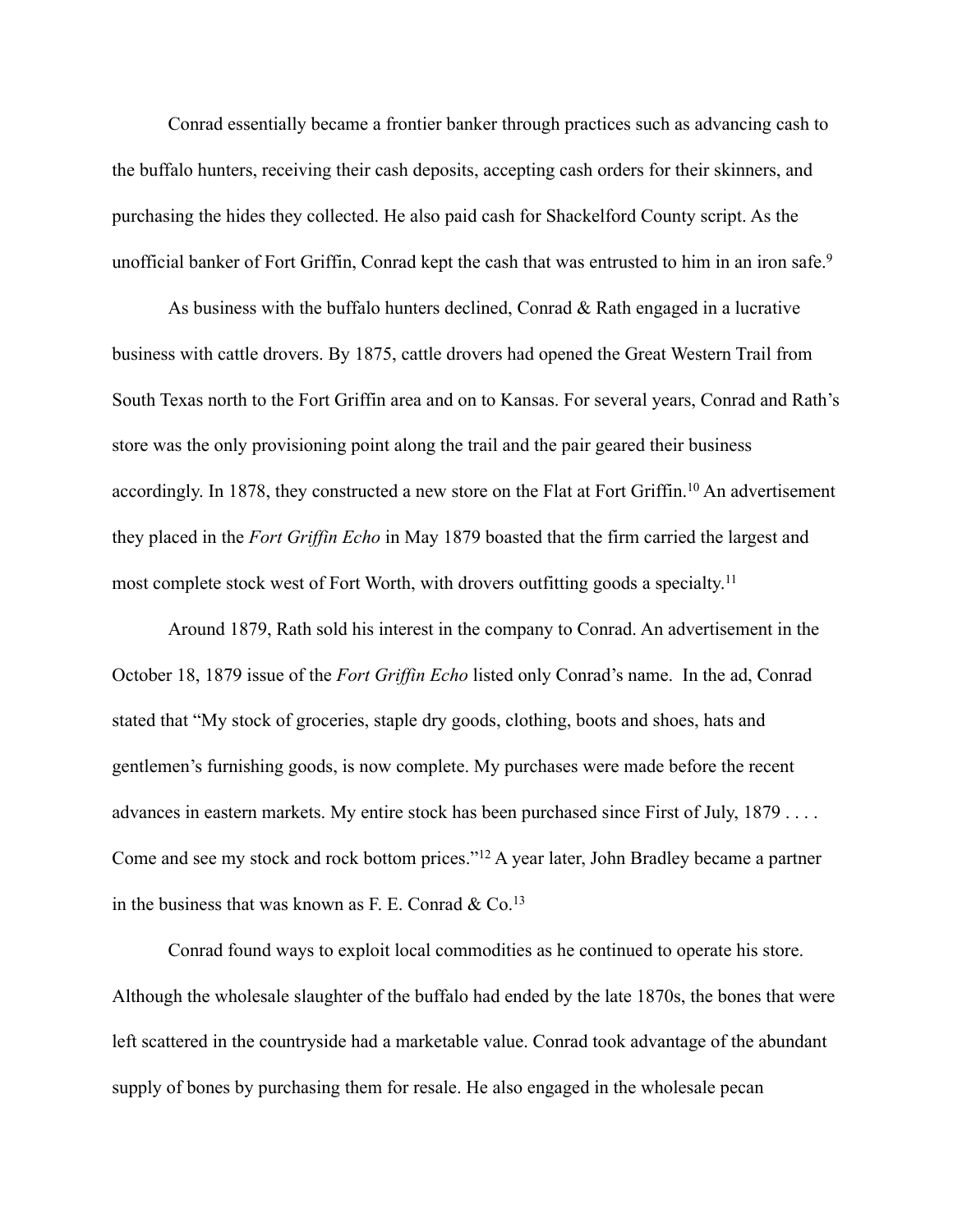business.<sup>14</sup> In 1881, the same year that the army closed Fort Griffin, Conrad opened a branch store fifteen miles to the south in Albany, Texas. He moved there after the city became the terminus of the Texas Central Railroad in 1882. He first operated the store in a one story building and then moved it one block south to a two-story building. It was around this time that Conrad served as a Shackelford County Commissioner.<sup>15</sup>

 Conrad also expanded his trade by engaging in the wool market. By the early 1880s, Shackelford County was a major sheep ranching center in northwest Texas and F. E. Conrad & Co. played a large role in the buying and selling of wool. The company placed an ad in the *Albany News* on May 26, 1887 in which it announced the opening of the city's wool market on June 4. The company offered approximately 700,000 pounds of wool for sale. The ad claimed that the wool was "mostly twelve months clip" and was "the choicest and most attractive of North Texas."<sup>16</sup>

 An advertisement that Conrad placed in the *Albany News* in 1890 provides a good summary of his career as a frontier merchant. It read "We staid and did business here in the drought times; We came here FIRST in the early times; We were here in the Indian times; We sold goods here in the Soldier times; We did a little business here in the buffalo times; We went slow here in the hard times; We rushed things here in the cattlemen's time; We handled wool here in the sheepmens [sic] time; We boomed things here in booming times; We will remain here till better times."<sup>17</sup>

 Around 1872, Frank Eben Conrad married Davidella Ella McGavock (1855-1916). They had one child, Frank Baker Conrad (1873-1955), who was born in Baltimore, Maryland. Frank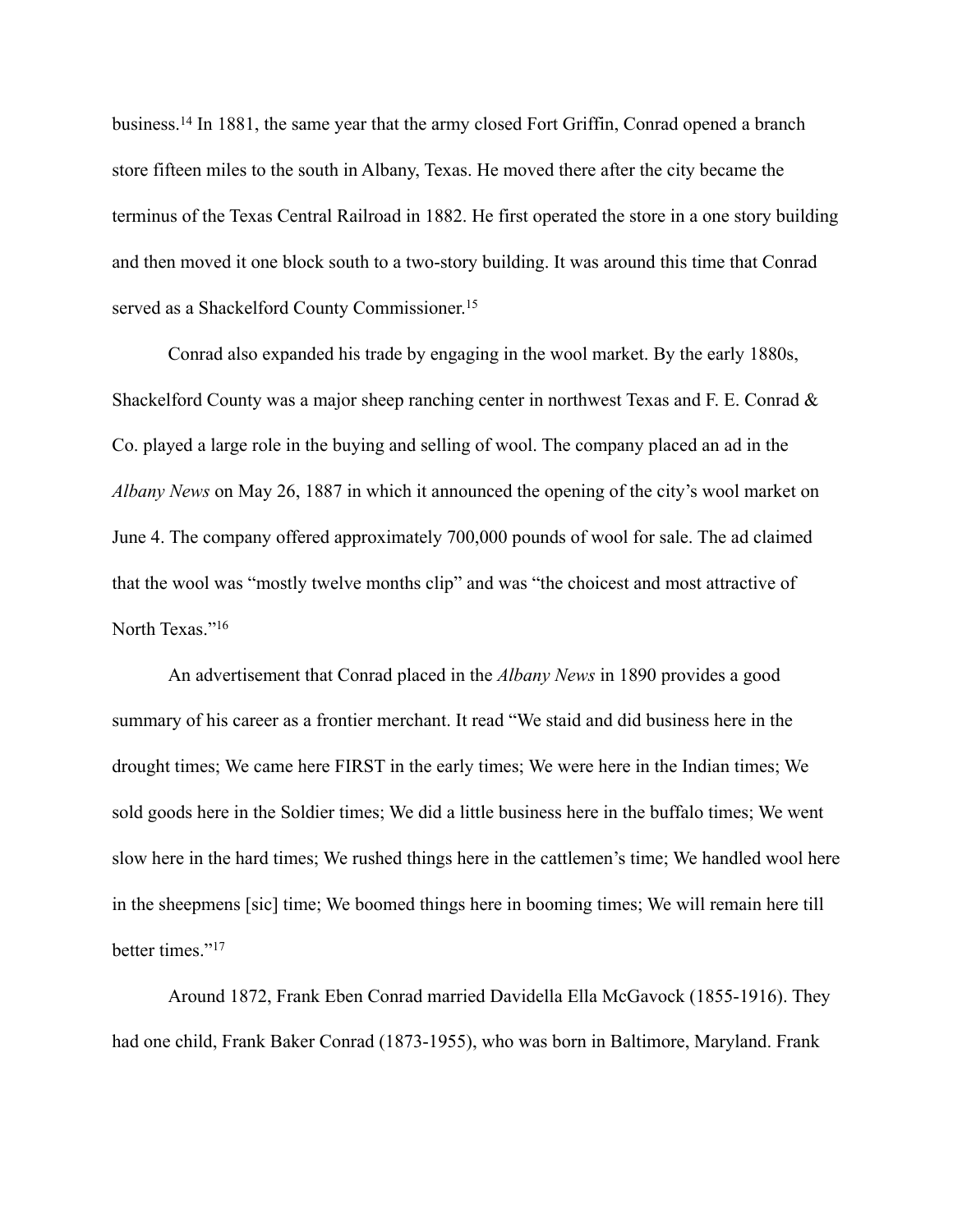and Davidella's marriage was short-lived and ended in divorce. By 1880, his son and his sister, Louisa, were living with him in Shackelford County.18

Conrad married Rose Ella Matthews (Ella M., 1865-1945) on April 23, 1881.<sup>19</sup> They had five children; Joseph Matthews (1882-1906), George Reynolds (1884-1930), John Newland (1886-1945), Louis B. (1888-1969), and Mary (1890-1905). The couple first lived in Fort Griffin. In 1884, the family moved into a large home at the corner of Jacobs and North Third Street in Albany.20

 Conrad retired from business in 1891 to devote more time to his Chimney Creek Ranch in Shackelford County, which he had purchased in 1888. On his fiftieth birthday, May 4, 1892, he had a will made in which he left all of his property and assets to his wife, Ella. He then committed suicide at 11:00 pm that evening in the house in Albany while his family was at the ranch. He was buried in Albany Cemetery. After his death, his estate was valued at \$45,357.56, an amount equal to more than \$1.5 million in 2015. His assets included 6,560 acres in Shackelford County (not including property within the town of Albany), as well as property in Throckmorton, Haskell, and Stephens counties. He had 600 head of cattle and 40 horses at his Chimney Creek Ranch.21

 After Conrad's death, Ella moved to another house in Albany and later moved to Chimney Creek Ranch. The 1876 ranch house still exists. She was living in Cuthbert, Mitchell County, Texas at the time of her death on September 4, 1945. She outlived all but one of her children.22

#### **III. SIGNIFICANCE**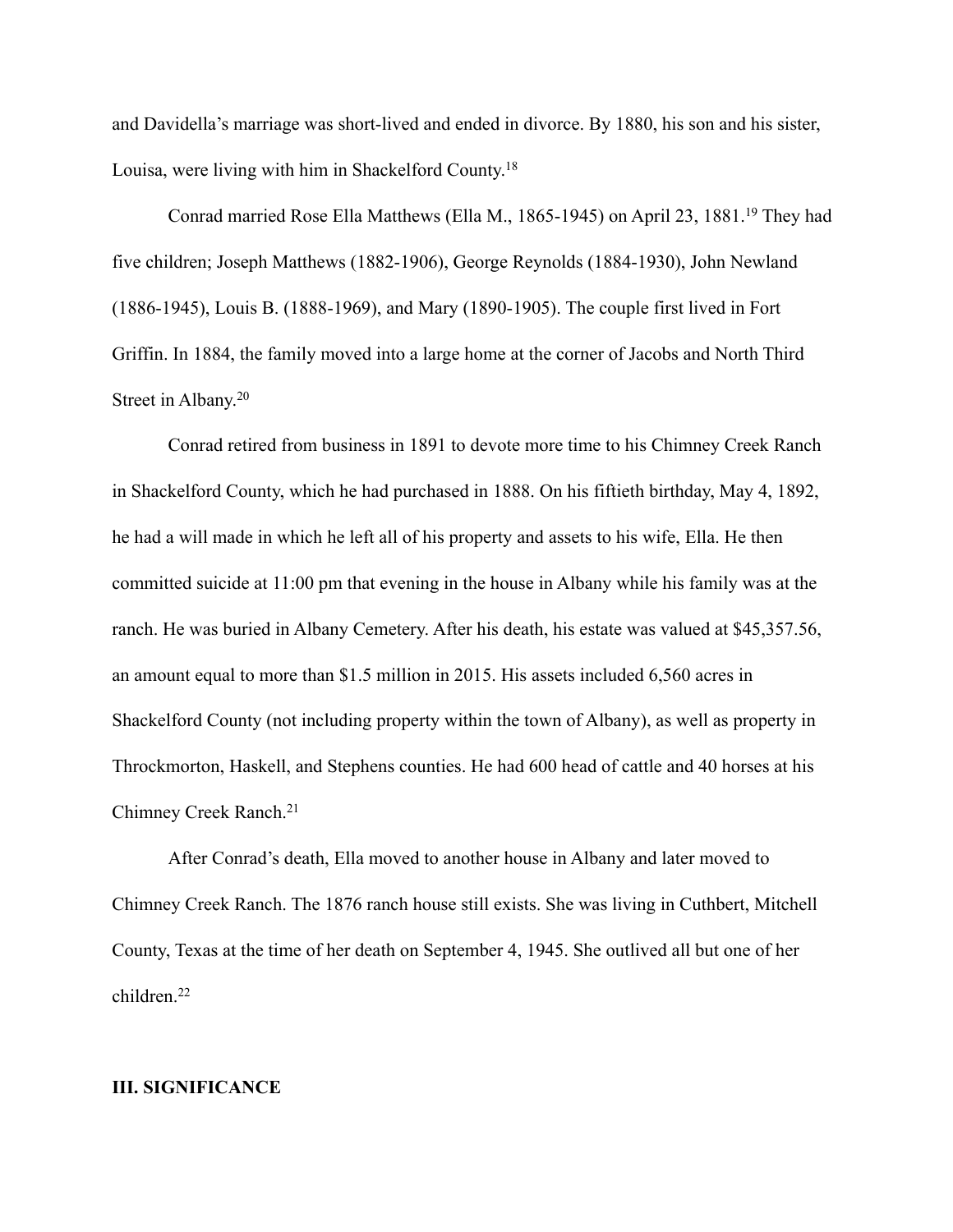As a legendary frontier merchant, Frank Eben Conrad played a significant role in the radical physical and cultural transformation of West Texas, especially Shackelford County, from the 1870s through the 1880s. By supplying goods to the military, area residents, buffalo hunters, and cattle drovers as well as acting as a banker and purchasing raw materials for resale, Conrad contributed to the area's economic development. This in turn created a more secure environment in which non-Native settlements transitioned from frontier enclaves to modern towns and cities.

## **IV.DOCUMENTATION**

<sup>1</sup> Carl Coke Rister uses this term in his book *Fort Griffin on the Texas Frontier* (Norman, OK: University of Oklahoma Press, 1956), 149, as does J. R. Webb in his biography of Conrad in the *Handbook of Texas Online* (http://www.tshaonline.org/handbook/online/articles/fco44), accessed September 2, 2015. Uploaded on June 12, 2010. Published by the Texas State Historical Association.

<sup>2</sup> Webb, "Conrad, Frank Eben." The names of Conrad's aunt and uncle have not been confirmed. The 1860 U. S. Census indicates that a Frank and Laiza Conrad were living with G. P. Port, a 50 year-old merchant living in San Antonio with other members of the Port family ranging in age from 17 to 7. Frank Conrad was 17 and born in Canada and Laiza Conrad was 19 and born in Missouri. Frank's occupation was listed as a merchant. We know from the 1880 U. S. Census that Frank had a sister named Louisa (who was born in Canada) but she was nine years older than Frank according to that census [see endnote 18]. U. S. Census 1860, San Antonio, Ward 4, Bexar County, Texas: Roll M653\_1288; Page 424; Image: 376; Family History Library Film (www. Ancestry.com), retrieved October 9, 2015.

 Historical Data Systems, comp. *U. S. Civil War Records and Profiles, 1861-1865* [(http:// <sup>3</sup> [search.ancestry.com/search/collections/civilwar\\_histdatasys/37756881. . . \(accessed Septem](http://search.ancestry.com/search/collections/civilwar_histdatasys/37756881)ber 2, 2015)], Provo, UT, Ancestry.com Operations Inc., 2009 and *Texas Confederate Soldiers, 1861-1865*, Name Roster, Volume 1 (Wilmington, NC: Broadfoot Publishing Company, 1997), 106. Webb's biography of Conrad in the *Handbook of Texas Online* and Rister's *Fort Griffin on the Texas Frontier* (p.150) state that Conrad served in Hood's Texas Brigade.

*San Antonio Express*, July 12, 1870. <sup>4</sup>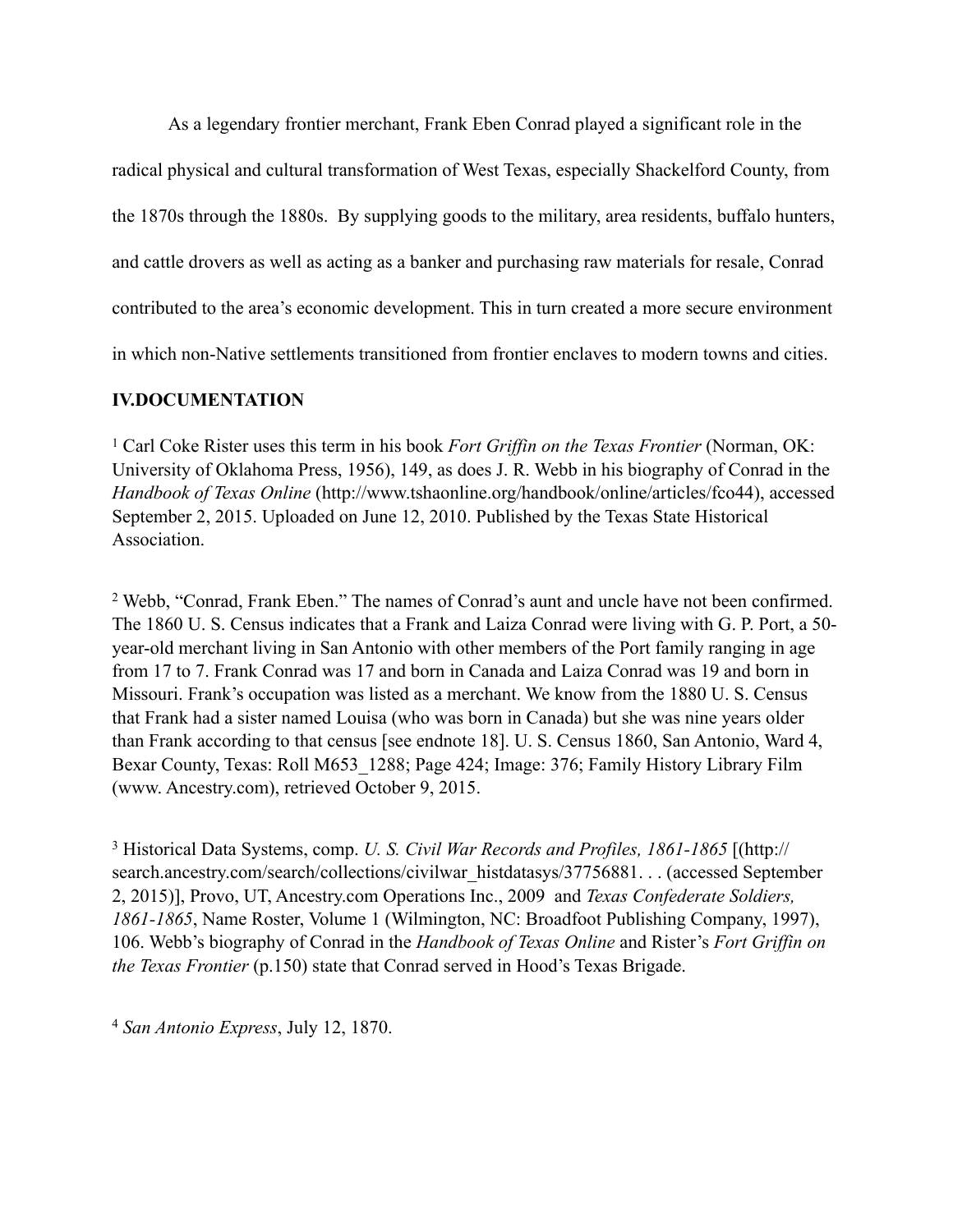<sup>5</sup> San Antonio Express, December 18, 1873. Fort Concho was established in 1868.

<sup>6</sup> H. Allen Anderson, "Rath, Charles," *Handbook of Texas Online* (http://www.tshaonline.org/ handbook/online/articles/fra43) accessed September 2, 2015. Uploaded on June 15, 2010. Published by the Texas State Historical Association.

 Vernon Lynch, "Fort Griffin," *Handbook of Texas Online* (http://www.tshaonline.org/handbook/ <sup>7</sup> [online/articles/uef04\) accessed September 8, 2015. Uploaded on June 12, 2010. Modified](http://www.tshaonline.org/handbook/online/articles/uef04)  February 5, 2011. Published by the Texas State Historical Association; W. S. Peace, "Sharps Buffalo Rifle," *Handbook of Texas Online* (http://www.tshaonline.org/handbook/online/articles/ [Ins02\) accessed September 2, 2015. Uploaded on June 15, 2010. Published by the Texas State](http://www.tshaonline.org/handbook/online/articles/Ins02)  Historical Association; Robert E. McNellis, Jr., "Frank Conrad and the Fort Griffin Sharps," *Arms Gazette* (December 1975): 34-37.

<sup>8</sup> Webb, "Conrad, Frank Eben."

<sup>9</sup> Webb, "Conrad, Frank Eben." Conrad placed an ad in the October 9, 1880 issue of the *Fort Griffin Echo* stating that his firm (at that time known as F. E. Conrad & Co.) would pay cash for Shackelford County script.

<sup>10</sup> Anderson, "Rath, Charles."

<sup>11</sup> Fort Griffin Echo, May 3, 1879.

<sup>12</sup> Fort Griffin Echo, October 18, 1879.

<sup>13</sup> Fort Griffin Echo, October 9, 1880.

<sup>14</sup> Conrad placed a want ad for 500 tons of bones in the November 26, 1881 issue of the *Fort Griffin Echo*; Webb, "Conrad, Frank Eben."

<sup>15</sup> Joan Halford Farmer, "Remember When," *Albany News*, December 24, 1998; Don H. Biggers, *Shackelford County Sketches* (Albany, Texas: Albany News Office, 1908, reprint, ed. Joan Farmer, Albany and Fort Griffin: Clear Fork Press, 1974), 2.